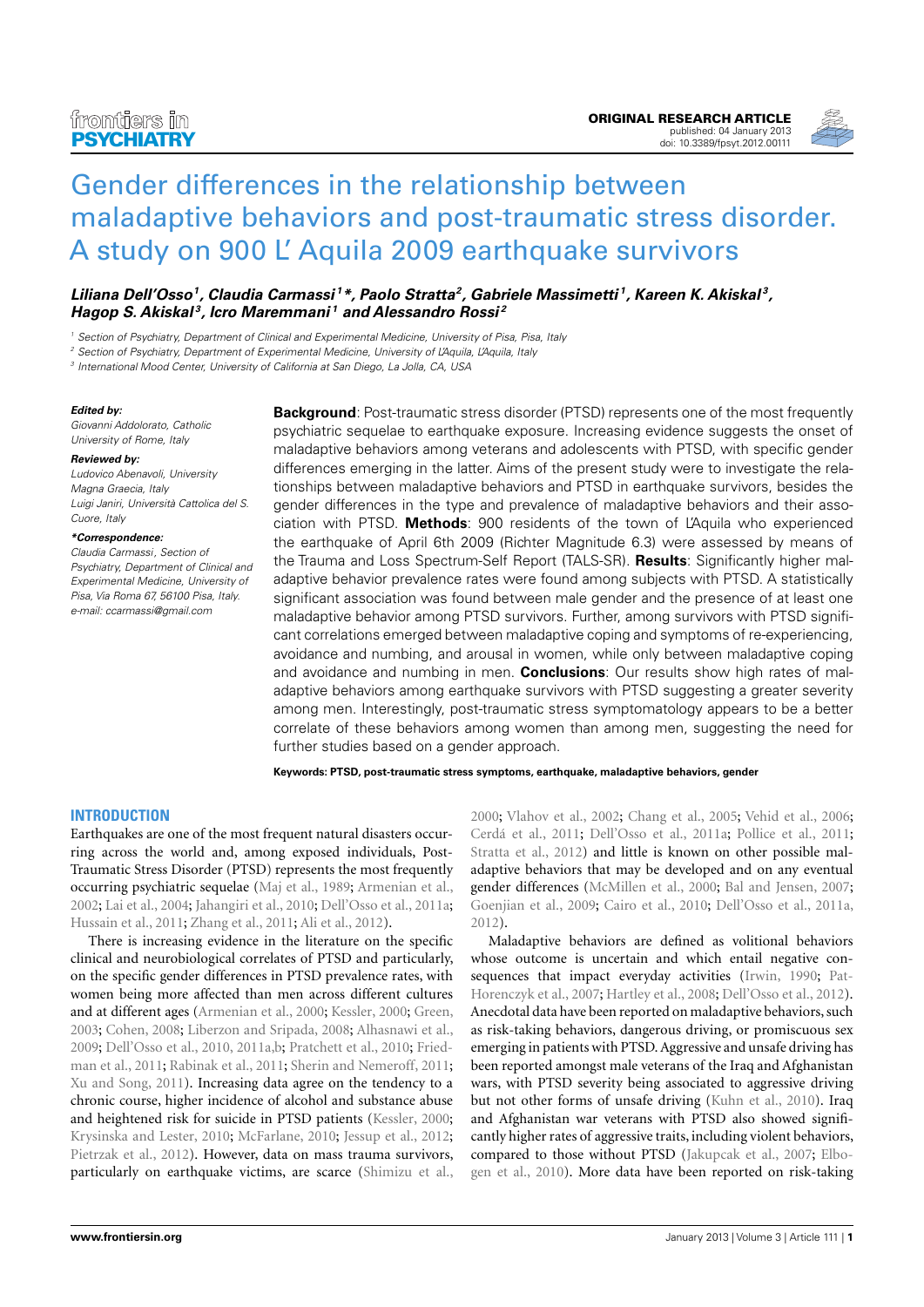behaviors, such as smoking, alcohol, and substance use, car racing, weapon carrying, violence, and delinquency among adolescents and young adults with PTSD due to terrorism, fire, or violence. Interestingly, in these studies higher rates have been reported in victims with PTSD compared to non-affected subjects, with boys reporting significantly higher rates than girls [\(Glodich and](#page-5-31) [Allen,](#page-5-31) [1998;](#page-5-31) [Sugar,](#page-5-32) [1999;](#page-5-32) [Gore-Feltun and Koopman,](#page-5-33) [2002;](#page-5-33) [Steven](#page-5-34) [et al.,](#page-5-34) [2003\)](#page-5-34). Considering the relevance of these conditions, particularly that of substance use disorders when co-occurring with mood or anxiety disorders [\(Sbrana et al.,](#page-5-35) [2005;](#page-5-35) [Bizzarri et al.,](#page-4-12) [2007;](#page-4-12) [Maremmani et al.,](#page-5-36) [2012\)](#page-5-36), further studies are warranted on PTSD.

Despite the fact that literature has been increasingly focused on post-traumatic stress reactions emerging in general population samples of earthquake adult survivors, to the best of our knowledge no study has yet explored gender differences in maladaptive behaviors occurring in these patients. On April 6th 2009, at 3:32 a.m., an earthquake of magnitude 6.3 on the Richter scale struck L'Aquila, Italy, a town with a population of 72,000 inhabitants, with a massive destroying effect on buildings, inducing the death of 309 people and the injury of more than 1,600. Furthermore, after this event continuous tremors have been going on in the town of L'Aquila and still present today. In a previous study on 512 students who survived the earthquake 10 months earlier [\(Dell'Osso](#page-4-1) [et al.,](#page-4-1) [2011a\)](#page-4-1), we reported PTSD prevalence rates as high as 37.5%, with significantly higher rates of maladaptive behaviors among boys compared to girls.

Aims of the present study were to investigate the relationships between maladaptive behaviors and PTSD in earthquake survivors, besides the gender differences in the type and prevalence of maladaptive behaviors and their association with PTSD. With these aims in view, we investigated 900 L'Aquila residents who experienced the earthquake of April 6th 2009.

# **MATERIALS AND METHODS**

## **STUDY PARTICIPANTS**

The target population included residents of the town of L'Aquila, who lived in the urban area of the town and experienced the earthquake of April 6th 2009. Ten months earlier, all residents of the town of L'Aquila were directly exposed to the disaster, had received assistance in the emergency conditions that prevailed and were displaced in locations within a 150 km area from the town or in tents located in the urban area. Even 10 months after the earthquake, only 25% of the inhabitants were able to return to their homes.

The instruments were administered to an original sample of 939 subjects but complete data were available for 900 subjects, 446 women and 454 men. Within the whole sample, 372 survivors reported PTSD, 122 men and 250 women. Patients with PTSD had a mean age of  $24.90 \pm 12.15$ ,  $26.17 \pm 13.6$ ,  $24.28 \pm 11.35$  years in the total sample and among men and women respectively.

Symptoms of post-traumatic stress related to the earthquake were explored on the Trauma and Loss Spectrum-Self Report (TALS-SR, [Dell'Osso et al.,](#page-5-37) [2008,](#page-5-37) [2009\)](#page-4-13).

The Ethics Committee of the University of L'Aquila approved all recruitment and assessment procedures. Eligible subjects provided written informed consent after receiving a complete description of the study and having an opportunity to ask questions.

# **INSTRUMENTS AND ASSESSMENTS**

The TALS-SR was developed by researchers who comprise the Italian-American team belonging to the so-called *Spectrum-Project* [\(Frank et al.,](#page-5-38) [1998;](#page-5-38) [Cassano et al.,](#page-4-14) [1999\)](#page-4-14). The TALS-SR includes 116 items exploring the lifetime experience of a range of loss and/or traumatic events and lifetime symptoms, behaviors and personal characteristics that might represent manifestations and/or risk factors for the development of a stress response syndrome. Items responses are coded dichotomously (yes/no). The instrument is organized into nine domains and domain scores are obtained by counting the number of positive answers. In accordance with the aims of the present study subjects were asked to fulfill domains V, VI, VII, and VIII, referring symptoms that occurred after earthquake exposure. Domain V ("Re-experiencing"), domain VI ("Avoidance and numbing"), and domain VIII ("Arousal") include re-experiencing, avoidance and numbing, and arousal symptoms respectively. Domain VII ("Maladaptive copying") targets maladaptive coping and behaviors including: no self-care, scarce adherence to on-going medications, alcohol or drug abuse, risk-taking behaviors (dangerous driving, promiscuous sex, etc.), thoughts of death, suicidal ideations, and attempts. Each items explores whether these occurred after exposure to loss or trauma.

The presence of PTSD was assessed by means of the TALS-SR items corresponding to DSM-IV-TR criteria for PTSD diagnosis [\(Dell'Osso et al.,](#page-4-1) [2011a](#page-4-1)[,b\)](#page-4-6). A diagnosis of partial PTSD was assessed when criteria B and or C or D for DSM-IV were satisfied. According to the aim of the present study we also analyzed the prevalence rates of endorsement of the items of the TALS-SR on domain VII.

In order to explore the association between maladaptive behaviors, gender, and PTSD, we adopted also a dichotomic variable indicating the presence of at least one of the maladaptive behaviors in each subject.

# **STATISTICAL ANALYSES**

We utilized the Chi-Square test to examine PTSD and gender differences in the rates of endorsement of maladaptive behaviors. Multiple logistic regression analyses were performed to: (1) study the association between gender and PTSD and their possible interaction in predicting the presence of at least one maladaptive behavior; (2) identify the maladaptive behaviors items that best predicted gender.

Pearson correlation coefficients were adopted to explore the association between PTSD symptoms, determined by means of the TALS-SR domains IV, V, and VI total scores, and maladaptive behaviors, determined by means of the TALS-SR domain VII total score.

All statistical analyses were carried out using Statistical Package for Social Science, version 16.0 (SPSS Inc., Chicago 2010).

# **RESULTS**

Earthquake survivors with PTSD reported significantly higher prevalence rates of maladaptive behaviors than those without PTSD (see **[Table 1](#page-2-0)**).

A multiple logistic regression showed a statistically significant interaction gender ∗ PTSD in predicting the presence of at least one maladaptive behavior (see **[Table 2](#page-2-1)**). Indeed, the prevalence of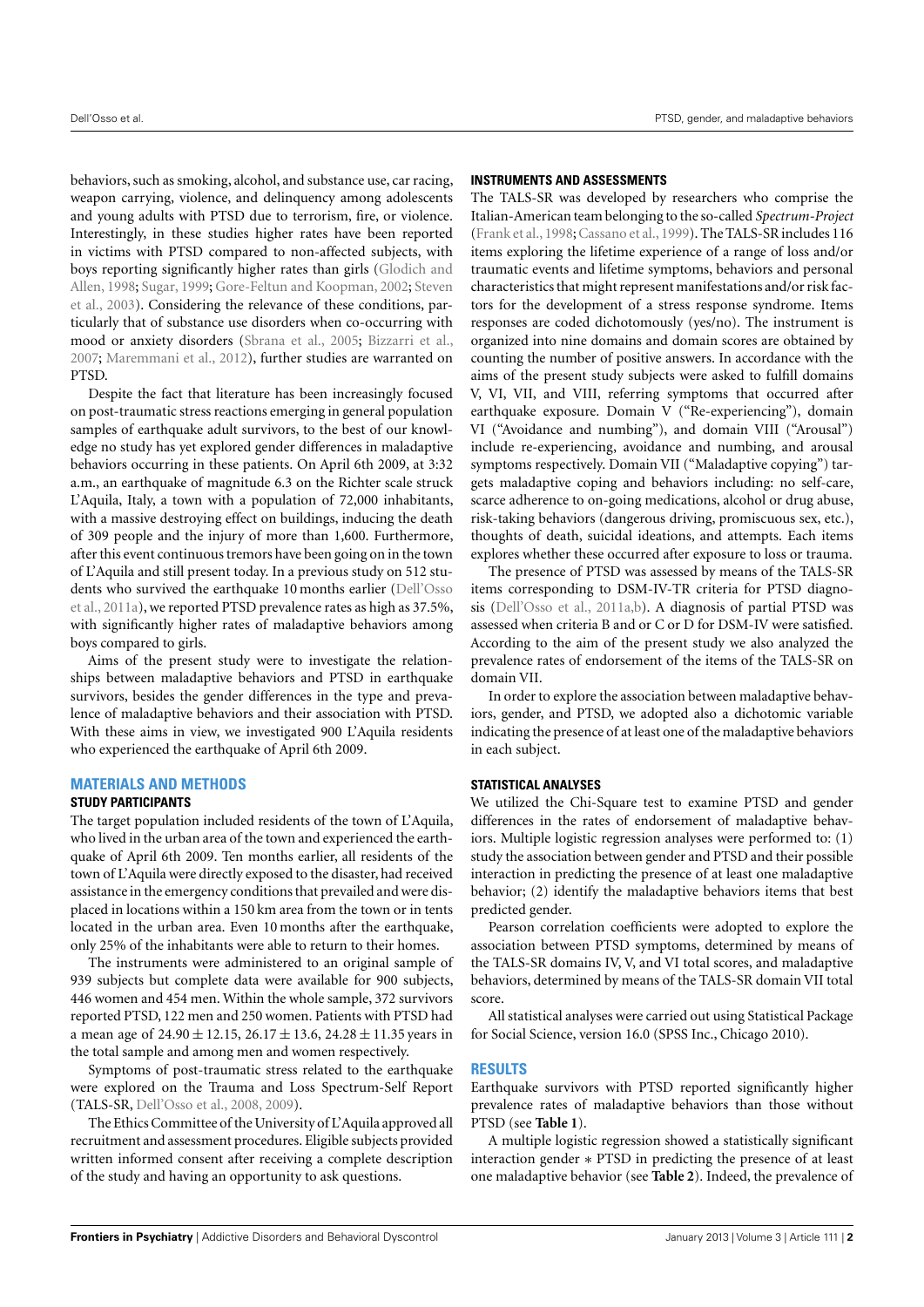| <b>TALS-SR domain VII (maladaptive copying)</b>            | PTSD $(N = 372) N$ $(\%)$ | No PTSD ( $N = 528$ ) N (%) | $\chi^2$ | p         |
|------------------------------------------------------------|---------------------------|-----------------------------|----------|-----------|
| 97Stop taking care of yourself, for example, not getting   | 164 (44.1)                | 59 (11.2)                   | 125.07   | < 0.001   |
| enough rest or not eating right?                           |                           |                             |          |           |
| 98Stop taking prescribed medications or fail to follow-up  | 39(10.5)                  | 14(2.7)                     | 22.77    | < 0.001   |
| with medical recommendations, such as appointments,        |                           |                             |          |           |
| diagnostic tests, or a diet?                               |                           |                             |          |           |
| 99. Use alcohol or drugs or over-the-counter medications   | 87 (23.4)                 | 59 (11.2)                   | 22.94    | < 0.001   |
| to calm yourself or to relieve emotional or physical pain? |                           |                             |          |           |
| 100 Engage in risk-taking behaviors, such as driving fast, | 55 (14.8)                 | 44 (8.3)                    | 8.63     | $= 0.003$ |
| promiscuous sex, hanging out in dangerous neighborhoods?   |                           |                             |          |           |
| 101. Wish you hadn't survived?                             | 64 (17.2)                 | 34(6.4)                     | 24.97    | < 0.001   |
| 102Think about ending your life?                           | 32(8.6)                   | 15(2.8)                     | 13.57    | < 0.001   |
| 103.  Intentionally scratch, cut, burn, or hurt yourself?  | 34(9.1)                   | 15(2.8)                     | 15.62    | < 0.001   |
| 104. Attempt suicide?                                      | 19(5.1)                   | 10(1.9)                     | 6.27     | $= 0.012$ |

<span id="page-2-0"></span>**Table 1 | Maladaptive behaviors (TALS-SR Domain VII) prevalence rates in 900 L'Aquila earthquake survivors: PTSD vs. No PTSD.**

<span id="page-2-1"></span>**Table 2 | Binary logistic regression analysis (PTSD and gender as predictors of at least one maladaptive behavior) applied to 372 L'Aquila earthquake survivors with PTSD.**

| B (SE)        | Odds ratio | $C.I.$ <sub>95%</sub> | p         |
|---------------|------------|-----------------------|-----------|
| $-0.98(0.13)$ |            |                       | < 0.001   |
| 1.80(0.23)    | 6.06       | 3.84-9.58             | < 0.001   |
| 0.13(0.20)    | 1.14       | $0.77 - 1.68$         | $= 0.509$ |
| $-0.68(0.31)$ | 0.51       | $0.28 - 0.92$         | $= 0.026$ |
|               |            |                       |           |

 $(\chi^2 = 101.60, p < 0.001, Cox R^2 = 0.11, Negelkerke R^2 = 0.14)$ .

O.R., odds ratio; C.I., coefficient interval.

at least one of the maladaptive behaviors is significantly higher in men than in women among survivors with PTSD only (69.4% vs. 56.6%,  $p = 0.024$ ).

In particular, men reported statistically significant higher endorsement rates in items  $N=98$  ("Stop taking prescribed med*ications or fail to follow-up with medical recommendations*. . .*?*,"  $\chi^2$  = 7.73; *p* = 0.005), *N* = 99 ("*Use alcohol or drugs or over-thecounter medications to calm yourself* . . .?,"  $\chi^2 = 8.19$ ;  $p = 0.004$ ),  $N=100$  ("*Engage in risk-taking behaviors.* . .?,"  $\chi^2 = 29.52$ ; *p* < 0.001), *N* = 103 ("*Intentionally scratch, cut, burn or hurt yourself.* . .?,"  $\chi^2 = 12.84$ ;  $p < 0.001$ ), and  $N = 104$  ("Attempt sui*cide.* . .?,"  $\chi^2 = 26.80$ ;  $p < 0.001$ ) of the TALS-SR (see **[Table 3](#page-3-0)**).

The Scattergram reported in **[Figure 1](#page-3-1)** shows the differential association between maladaptive behaviors, evaluated by adopting TALS-SR domain VII total scores, gender, and PTSD symptoms, evaluated by the sum of TALS-SR domains V (Reexperiencing), VI (Avoidance and numbing), and VIII scores (Arousal). In particular, a moderate Pearson correlation coefficient with PTSD symptoms, between moderate and good, emerged in women ( $r = 0.43$ ,  $p < 0.001$ ) but not in men ( $r = 0.15$ ,  $p = 0.097$ ). To note, in women significant correlations also emerged between maladaptive coping and each of the total scores of the three symptomatological domains (domain V Reexperiencing,  $r = 0.23$ ,  $p < 0.001$ ; domain VI Avoidance and numbing,  $r = 0.44$ ,  $p < 0.001$ ; domain VIII Arousal,  $r = 0.25$ ,  $p < 0.001$ ) while in men, a significant correlation emerged with domain VI only ( $r = 0.31$   $p = 0.001$ ).

# **DISCUSSION**

To the best of our knowledge, the present study is the first population-based study exploring gender impact on the maladaptive behavioral sequelae of a major earthquake. Unlike other studies that have explored maladaptive behaviors in special populations, such as veterans or adolescents [\(Glodich and Allen,](#page-5-31) [1998;](#page-5-31) [Sugar,](#page-5-32) [1999;](#page-5-32) [Gore-Feltun and Koopman,](#page-5-33) [2002;](#page-5-33) [Steven et al.,](#page-5-34) [2003;](#page-5-34) [Jakupcak et al.,](#page-5-29) [2007;](#page-5-29) [Pat-Horenczyk et al.,](#page-5-26) [2007;](#page-5-26) [Elbogen et al.,](#page-5-30) [2010;](#page-5-30) [Kuhn et al.,](#page-5-28) [2010;](#page-5-28) [Dell'Osso et al.,](#page-4-1) [2011a\)](#page-4-1), we examined a sample of Italian civilian survivors to the earthquake that massively affected the town of L'Aquila in April 2009.

Our results indicate an alarming rate of self-reported maladaptive behaviors by L'Aquila earthquake survivors 10 months after the event occurred, with significantly higher rates among victims reporting PTSD compared to those without. In an exploration of substance abuse among young people exposed to this same event, [Pollice et al.](#page-5-21) [\(2011\)](#page-5-21) brought to light a marked increase in levels of abuse compared to prior to the trauma. Our data show significantly higher rates of alcohol or drug abuse in earthquake survivors with PTSD, reported in the aftermath of the event, with rates as high as more than 20%, compared to survivors who did not report PTSD presenting rates around 10%. Almost half of PTSD survivors also reported a decrease in self-care (e.g., not getting enough rest, not eating properly), with more than 10% reporting suspension of on-going treatments or medical recommendations. In line with previous studies on war veterans and adolescents [\(Glodich and](#page-5-31) [Allen,](#page-5-31) [1998;](#page-5-31) [Sugar,](#page-5-32) [1999;](#page-5-32) [Gore-Feltun and Koopman,](#page-5-33) [2002;](#page-5-33) [Steven](#page-5-34) [et al.,](#page-5-34) [2003;](#page-5-34) [Jakupcak et al.,](#page-5-29) [2007;](#page-5-29) [Cepeda et al.,](#page-4-15) [2010;](#page-4-15) [Elbogen et al.,](#page-5-30) [2010\)](#page-5-30) we found significantly higher rates of risk-taking behaviors (such as unsafe driving, promiscuous sex) among survivors with PTSD. Further, more than one third of these subjects also reported at least one endorsement among items exploring suicidal ideation or attempts.

Significant gender differences emerged among survivors with PTSD, with men reporting significantly higher rates of maladaptive behaviors than women. In particular, we found that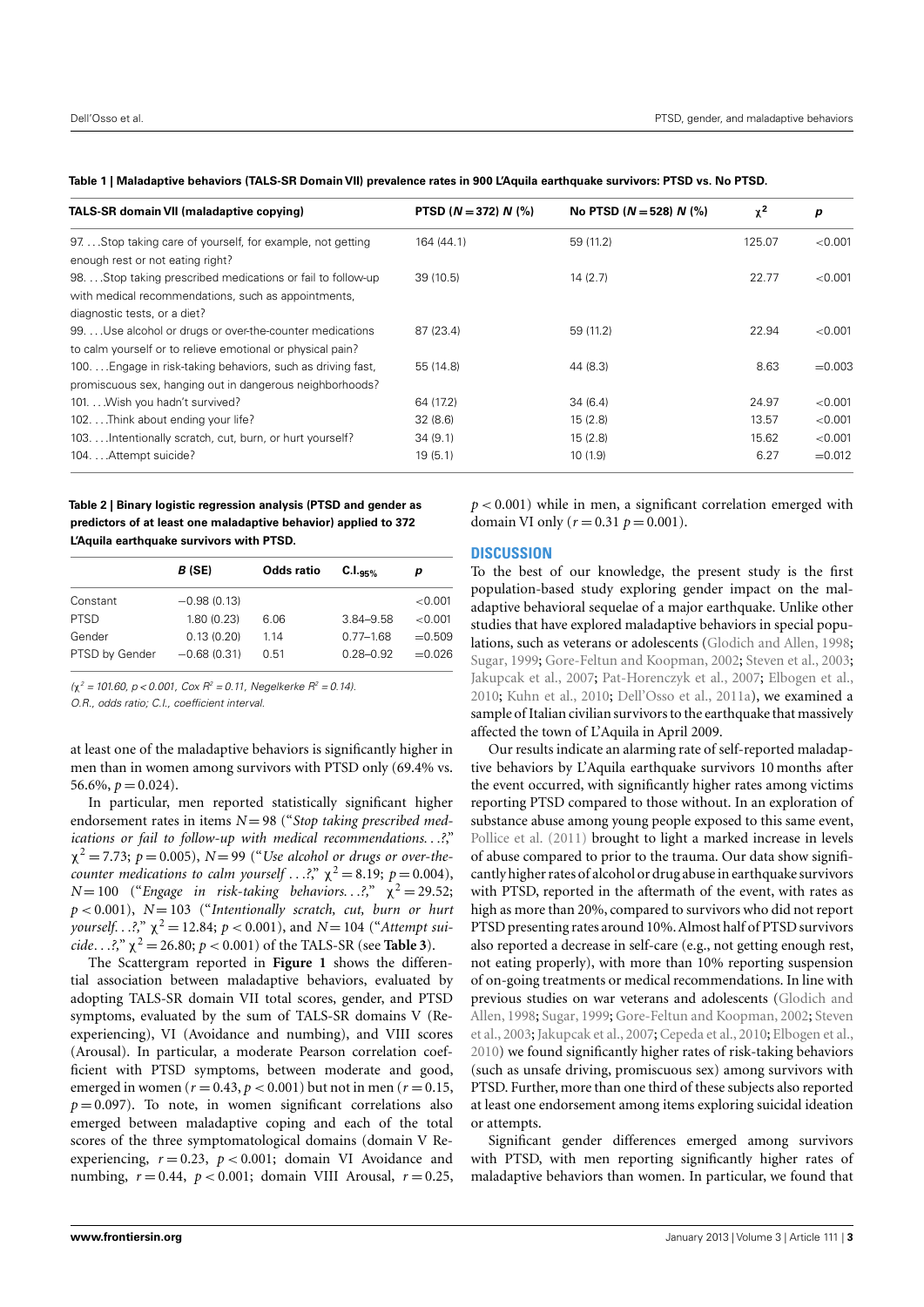<span id="page-3-0"></span>

|  |  | Table 3   Maladaptive behaviors (TALS-SR Domain VII) prevalence rates in 372 L'Aquila earthquake survivors with PTSD: gender differences. |  |
|--|--|-------------------------------------------------------------------------------------------------------------------------------------------|--|
|  |  |                                                                                                                                           |  |

| <b>TALS-SR Domain VII (Maladaptive copying)</b>            | Men $(N = 122) N$ (%) | Women $(N = 250) N$ (%) | $\chi^2$ | p       |
|------------------------------------------------------------|-----------------------|-------------------------|----------|---------|
| 97Stop taking care of yourself, for example, not getting   | 51 (41.8)             | 113 (45.2)              | 0.26     | 0.611   |
| enough rest or not eating right?                           |                       |                         |          |         |
| 98Stop taking prescribed medications or fail to follow-up  | 21(17.2)              | 18(7.2)                 | 7.73     | 0.005   |
| with medical recommendations, such as appointments,        |                       |                         |          |         |
| diagnostic tests, or a diet?                               |                       |                         |          |         |
| 99.  Use alcohol or drugs or over-the-counter medications  | 40 (32.8)             | 47 (18.8)               | 8.19     | 0.004   |
| to calm yourself or to relieve emotional or physical pain? |                       |                         |          |         |
| 100 Engage in risk-taking behaviors, such as driving fast, | 36 (29.5)             | 19 (7.6)                | 29.52    | < 0.001 |
| promiscuous sex, hanging out in dangerous neighborhoods?   |                       |                         |          |         |
| 101. Wish you hadn't survived?                             | 23 (18.9)             | 41 (16.4)               | 0.20     | 0.658   |
| 102. Think about ending your life?                         | 15(12.3)              | 17(6.8)                 | 2.451    | 0.117   |
| 103.  Intentionally scratch, cut, burn, or hurt yourself?  | 21 (17.2)             | 13(5.2)                 | 12.84    | < 0.001 |
| 104. Attempt suicide?                                      | 17(14.0)              | 2(0.8)                  | 26.80    | < 0.001 |
|                                                            |                       |                         |          |         |



<span id="page-3-1"></span>men reported significantly more than women interruption of on-going treatments, alcohol, or drug abuse, or over-the-counter medication use to calm themselves, risk-taking behaviors, including self-injuring and suicide attempts. In a previous study, some of our group [\(Rossi et al.,](#page-5-39) [2011\)](#page-5-39) compared the rates of new psychopharmacological prescriptions in the 6 months after the L'Aquila 2009 earthquake to the same period 1 year before, showing a 37% increase of new prescriptions for antidepressants and a 129% increase for antipsychotic prescriptions, with older

age and female gender associated with the increased number of prescriptions.

Our results also suggest a significant association between some specific maladaptive behaviors, such as engagement in risk-taking behaviors and suicide attempts, and male gender in PTSD survivors. In this regard, in a sample of 409 Israeli adolescents exposed to recurrent terrorism, [Pat-Horenczyk et al.](#page-5-26) [\(2007\)](#page-5-26) reported significantly higher maladaptive behaviors, as a manifestation of functional impairment, in victims with PTSD, particularly among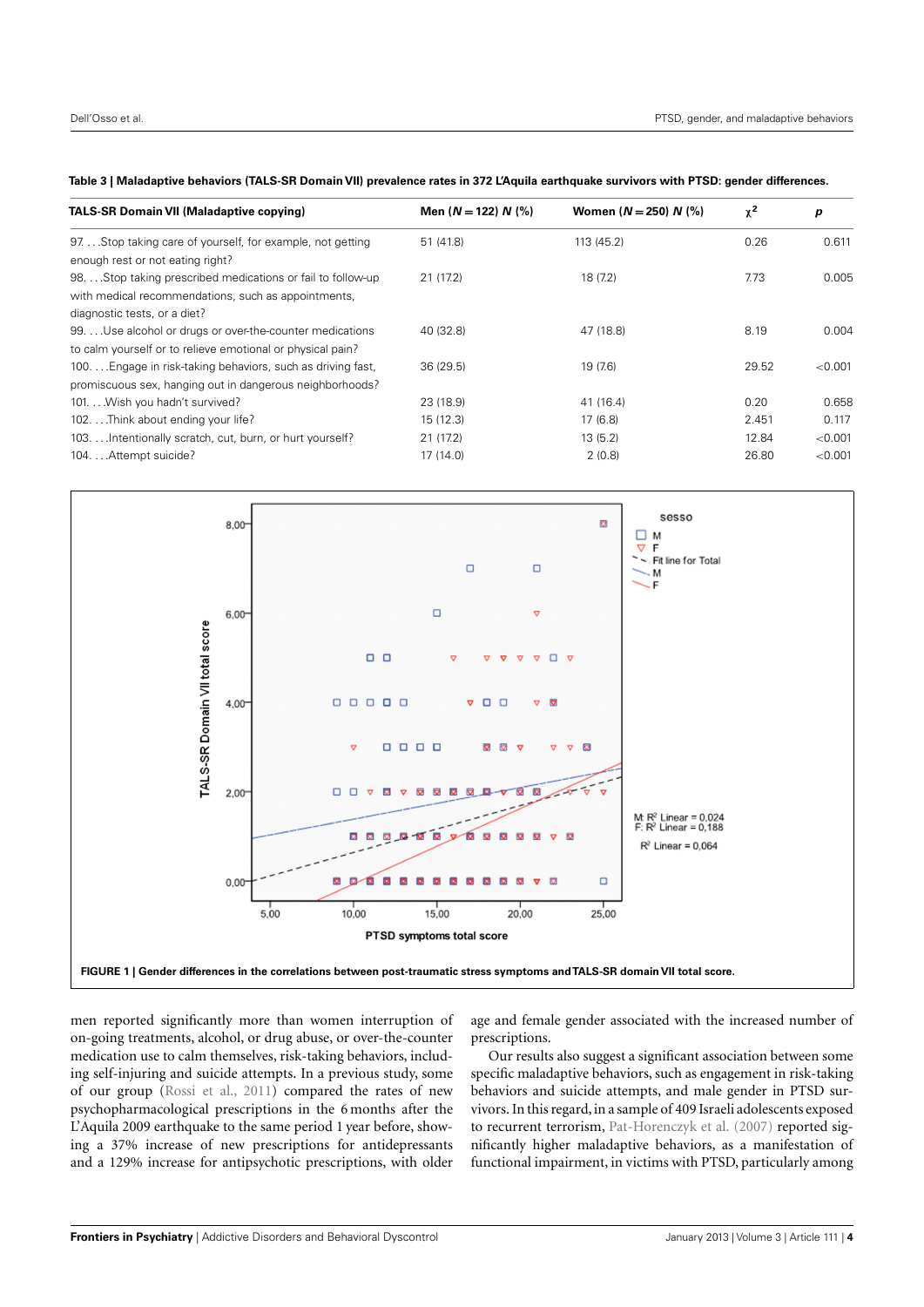boys. Virtually all studies of the psychological effects of trauma indicate that women are more inclined to report anxiety and mood symptoms [\(Green,](#page-5-6) [2003;](#page-5-6) [Shaw,](#page-5-40) [2003;](#page-5-40) [Lai et al.,](#page-5-1) [2004;](#page-5-1) [Bal](#page-4-9) [and Jensen,](#page-4-9) [2007;](#page-4-9) [Cohen,](#page-4-4) [2008;](#page-4-4) [Goenjian et al.,](#page-5-24) [2009;](#page-5-24) [Pratchett](#page-5-9) [et al.,](#page-5-9) [2010;](#page-5-9) [Xu and Liao,](#page-5-41) [2011;](#page-5-41) [Xu and Song,](#page-5-13) [2011;](#page-5-13) [Zhang et al.,](#page-5-4) [2011;](#page-5-4) [Ali et al.,](#page-4-2) [2012\)](#page-4-2) and are at higher risk for developing posttraumatic distress than men [\(Davis and Siegel,](#page-4-16) [2000\)](#page-4-16). However our data suggest that men tend to manifest more disruption in their behavioral adaption. Some authors in fact interpreted similar results in adolescents, suggesting that men tend to express psychological disturbances through acting out and external behavior, whereas women tend to express their distress by turning their feelings inwards, leading to depression and anxiety [\(Ostrov et al.,](#page-5-42) [1989;](#page-5-42) [Hirschberger et al.,](#page-5-43) [2002;](#page-5-43) [Pat-Horenczyk et al.,](#page-5-26) [2007;](#page-5-26) [Xu and](#page-5-44) [He,](#page-5-44) [2012\)](#page-5-44).

When looking at the possible associations between posttraumatic stress symptomatology and maladaptive behaviors significant correlations emerged in women, with each of the TALS-SR symptomatological domains, while the same was confirmed only for avoidance and numbing symptoms in men. [Pat-Horenczyk](#page-5-26) [et al.](#page-5-26) [\(2007\)](#page-5-26) reported post-traumatic stress symptoms, including fear, re-experiencing, avoidance, and functional impairment, to be significant predictors of the severity of risk-taking behaviors beyond gender and level of exposure. Our results do not replicate these data as a significant association with post-traumatic stress symptoms emerged in women while in men this was confirmed for avoidance and numbing only.

Some important limitations of the study should be kept in mind before interpreting the results: first the limited number of subjects; second, the use of self-report instruments, instead of the

## **REFERENCES**

- <span id="page-4-5"></span>Alhasnawi, S., Sadik, S., Rasheed, M., Baban, A., Al-Alak, M. M., Othman, A. Y., et al. (2009). Iraq mental health survey study group. The prevalence and correlates of DSM-IV disorders in the Iraq mental health survey (IMHS). *World Psychiatry* 8, 97–109.
- <span id="page-4-2"></span>Ali, M., Farooq, N., Bhatti, M. A., and Kuroiwa, C. (2012). Assessment of prevalence and determinants of posttraumatic stress disorder in survivors of earthquake in Pakistan using Davidson trauma scale. *J. Affect. Disord.* 136, 238–243.
- <span id="page-4-0"></span>Armenian, H. K., Morikawa, M., Melkonian, A. K., Hovanesian, A., Akiskal, K., and Akiskal, H. S. (2002). Risk factors for depression in the survivors of the 1988 earthquake in Armenia. *J. Urban Health* 79, 373–382.
- <span id="page-4-3"></span>Armenian, H. K., Morikawa, M., Melkonian, A. K., Hovanesian, A. P., Haroutunian, N., Saigh, P. A., et al. (2000). Loss as a determinant of PTSD in a cohort of adult survivors of the 1988 earthquake in Armenia: implications for policy. *Acta Psychiatr. Scand.* 102, 58–64.
- <span id="page-4-9"></span>Bal, A., and Jensen, B. (2007). Posttraumatic stress disorder symptom clusters in Turkish child and adolescent trauma survivors. *Psychiatry* 16, 449–457.
- <span id="page-4-12"></span>Bizzarri, J. V., Rucci, P., Sbrana, A., Gonnelli, C., Massei, G. J., Ravani, L., et al. (2007). Reasons for substance use and vulnerability factors in patients with substance use disorder and anxiety or mood disorders. *Addict. Behav.* 32, 384–391
- <span id="page-4-10"></span>Cairo, J. B., Dutta, S., Nawaz, H., Hashmi, S., Kasl, S., and Bellido, E. (2010). The prevalence of posttraumatic stress disorder among adult earthquake survivors in Peru. *Disaster Med. Public Health Prep.* 4, 39–46.
- <span id="page-4-14"></span>Cassano, G. B., Dell'Osso, L., Frank, E., Miniati, M., Fagiolini, A., Shear, K., et al. (1999). The bipolar spectrum: A clinical reality in search of diagnostic criteria and an assessment methodology. *J. Affect. Disord.* 54, 319–328.
- <span id="page-4-15"></span>Cepeda, A., Valdez, A., Kaplan, C., and Hill, L. E. (2010). Patterns of substance use among hurricane Katrina evacuees in Houston, Texas. *Disasters* 34, 426–446.

rating of the clinician, in order to detect PTSD symptoms and even diagnosis. A self-report of PTSD symptoms may be, in fact, considered less accurate. The third limitation is the lack of information on the presence of Axis I psychiatric comorbidities and this may account for the answers on domain VII question regarding alcohol or drug abuse. Fourthly, in the present investigation we did not assess social support, though such support is generally believed to be high in Italy due to the closely knit family structure, and gender differences may also occur in this regard.

Despite these limitations, our results confirm the pervasive effects of a disaster, such as an earthquake, not only for mental health in the general population exposed, but also for the possible development of risk-taking behaviors that may affect men and women differently. In this regard, our results highlight the need to investigate such behaviors among earthquake exposed populations more in detail, with particular attention to gender differences, in order to get a more accurate understanding of post-traumatic stress psychopathology. Previous research [\(Armenian et al.,](#page-4-3) [2000,](#page-4-3) [2002\)](#page-4-0) has shown depression to be one of the major complications of earthquakes, possibly as a result of the multiple losses sustained. Given that women are vulnerable not only to PTSD, but also to anxiety disorders and major depression that can interfere and delay the recovery of the former, therapeutic intervention should be broadened beyond PTSD. Finally, the difference in maladaptive behaviors in men and women might be a correlate of the predominance of anxious-depressive symptomatology in women. In other words anxious depression might serve as a "break" on maladaptive behavior in women. These hypotheses deserve investigation in future analyses and studies.

- <span id="page-4-8"></span>Cerdá, M., Tracy, M., and Galea, S. (2011). A prospective population based study of changes in alcohol use and binge drinking after a mass traumatic event. *Drug Alcohol Depend.* 115, 1–8.
- <span id="page-4-7"></span>Chang, C. M., Connor, K. M., Lai, T. J., and Lee, R. (2005). Predictors of post-traumatic outcomes following the 1999 Taiwan earthquake. *J. Nerv. Ment. Dis.* 193, 40–46.
- <span id="page-4-4"></span>Cohen, J. A. (2008). Helping adolescents affected by war, trauma, and displacement. *J. Am. Acad. Child Adolesc. Psychiatry* 47, 981–982.
- <span id="page-4-16"></span>Davis, L., and Siegel, L. J. (2000). Post traumatic stress disorder in children and adolescents: a review and analysis. *Clin. Child Fam. Psychol. Rev.* 3, 135–154.
- <span id="page-4-11"></span><span id="page-4-1"></span>Dell'Osso, L., Carmassi, C., Conversano, C., Massimetti, G., Corsi, M., Stratta, P., et al. (2012). Post traumatic stress spectrum and maladaptive behaviour (drug abuse included) after catastrophic events: L'Aquila 2009 earthquake as case study. *Heroin Addict. Relat. Clin. Probl.* 14, 95–104. Dell'Osso, L., Carmassi, C., Massimetti, G., Daneluzzo, E., Di Tommaso, S.,

and Rossi, A. (2011a). Full and partial PTSD among young adult survivors months after the L'Aquila 2009 earthquake: gender differences. *J. Affect. Disord.* 131, 79–83.

- <span id="page-4-6"></span>Dell'Osso, L., Carmassi, C., Massimetti, G., Conversano, C., Daneluzzo, E., Riccardi, I., et al. (2011b). Impact of traumatic loss on post-traumatic spectrum symptoms in high school students after the L'Aquila 2009 earthquake in Italy. *J. Affect. Disord.* 134, 59–64.
- <span id="page-4-13"></span>Dell'Osso, L., Carmassi, C., Rucci, P., Conversano, C., Shear, M. K., Calugi, S., et al. (2009). A multidimensional spectrum approach to post-traumatic stress disorder: comparison between the structured clinical interview for trauma and loss spectrum (SCI-TALS) and the self-report instrument (TALS-SR). *Compr. Psychiatry* 50, 485–490.
- Dell'Osso, L., Carmassi, C., Stratta, P., and Rossi, A. (2012). Maladaptive behaviors in L'Aquila earthquake survivors: the contribute of a "spectrum" approach to PTSD. *Heroin Addict. Relat. Clin. Probl.* 14, 49–56.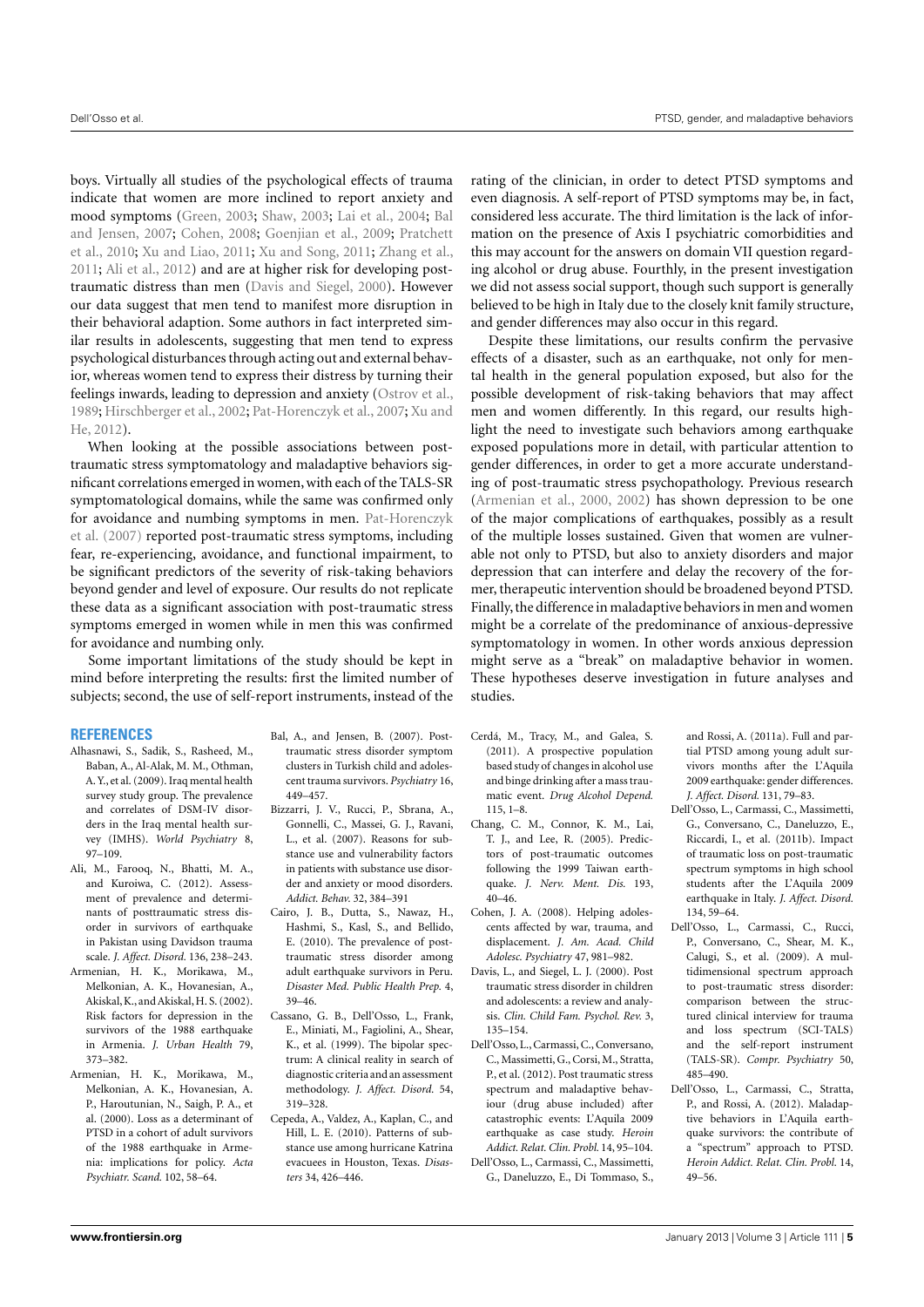- <span id="page-5-8"></span>Dell'Osso, L., Da Pozzo, E., Carmassi, C., Trincavelli, M. L., Ciapparelli, A., and Martini, C. (2010). Lifetime manic-hypomanic symptoms in post-traumatic stress disorder: relationship with the 18 kDa mitochondrial translocator protein density. *Psychiatry Res.* 177, 139–143.
- <span id="page-5-37"></span>Dell'Osso, L., Shear, M. K., Carmassi, C., Rucci, P., Maser, J. D., Frank, E., et al. (2008). Validity and reliability of the structured clinical interview for the trauma and loss spectrum (SCI-TALS). *Clin. Pract. Epidemiol. Ment. Health* 4, 2.
- <span id="page-5-30"></span>Elbogen, E. B., Wagner, H. R., Fuller, S. R., Calhoun, P. S., Kinner, P. M., and Beckham, J. C. (2010). Correlates of anger and hostility in Iraq and Afghanistan was veterans. *Am. J. Psychiatry* 167, 1051–1058.
- <span id="page-5-38"></span>Frank, E., Cassano, G. B., Shear, M. K., Rotondo, A., Dell'Osso, L., Mauri, M., et al. (1998). The spectrum model: a more coherent approach to the complexity of psychiatric symptomatology. *CNS Spectr.* 3, 23–34.
- <span id="page-5-10"></span>Friedman, M. J., Resick, P. A., Bryant, R. A., Strain, J., Horowitz, M., and Spiegel, D. (2011). Classification of trauma and stressor-related disorders in DSM-5. *Depress. Anxiety* 28, 737–749.
- <span id="page-5-31"></span>Glodich, A., and Allen, J. G. (1998). Adolescents exposed to violence and abuse: a review of the group therapy literature with an emphasis on preventing trauma reenactment. *J. Child Adolesc. Group Ther.* 8, 135–154.
- <span id="page-5-24"></span>Goenjian, A. K, Walling, D., Steinberg, A. M., Roussos, A., Goenjian, H. A., and Pynoos, R. S. (2009). Depression and PTSD symptoms among bereaved adolescents 6(1/2) years after the 1988 Spitak earthquake. *J. Affect. Disord.* 112, 81–84.
- <span id="page-5-33"></span>Gore-Feltun, C., and Koopman, C. (2002). Traumatic stress experience: harbinger of risk-behavior among HIV-positive adults. *J. Trauma Dissociation* 3, 121–135.
- <span id="page-5-6"></span>Green, B. (2003). Post-traumatic stress disorder: symptom profiles in men and women. *Curr. Med. Res. Opin.* 19, 200–204.
- <span id="page-5-27"></span>Hartley, S. L., Sikora, D. M., and McCoy, R. (2008). Prevalence and risk factors of maladaptive behaviour in young children with autistic disorder. *J. Intellect. Disabil. Res.* 52, 819–829.
- <span id="page-5-43"></span>Hirschberger, G., Florian,V., Mikulinser, M., Goldenberg, J. L., and

Pyszczynski, T. (2002). Gender differences in the willingness to engage in risky behavior: a terror management perspective. *Death Stud.* 26, 117–141.

- <span id="page-5-3"></span>Hussain, A., Weisaeth, L., and Heir, T. (2011). Psychiatric disorders and functional impairment among disaster victims after exposure to a natural disaster: a population based study. *J. Affect. Disord.* 128, 135–141.
- <span id="page-5-25"></span>Irwin, C. E. (1990). The theoretical concept of at-risk adolescents. *Adolesc. Med. State Art Rev.* 1, 1–14.
- <span id="page-5-2"></span>Jahangiri, K., Izadkhah, Y. O., Montazeri, A., and Hosseinip, M. (2010). People's perspectives and expectations on preparedness against earthquakes: Tehran case study. *J. Inj. Violence Res.* 2, 85–91.
- <span id="page-5-29"></span>Jakupcak, M., Conybeare, D., Phelps, L., Hunt, S., Holmes, H. A., Felker, B., et al. (2007). Anger, hostility, and aggression among Iraq and Afganistan war veterans reporting PTSD and subthreshold PTSD. *J. Trauma Stress* 20, 945–954.
- <span id="page-5-16"></span>Jessup, M. A., Dibble, S. L., and Cooper, B. A. (2012). Smoking and behavioral health of women. *J. Womens Health (Larchmt.)* 21, 783–791.
- <span id="page-5-5"></span>Kessler, R. C. (2000). Posttraumatic stress disorder: the burden to the individual and to society. *J. Clin. Psychiatry* 61, 4–12.
- <span id="page-5-14"></span>Krysinska, K., and Lester, D. (2010). Post-traumatic stress disorder and suicide risk: a systematic review. *Arch. Suicide Res.* 14, 1–23.
- <span id="page-5-28"></span>Kuhn, E., Drescher, K., Ruzek, J., and Rosen, C. (2010). Aggressive and unsafe driving in male veterans receiving residential treatment for PTSD. *J. Trauma Stress* 23, 399–402.
- <span id="page-5-1"></span>Lai, T. J., Chang, C. M., Connor, K. M., Lee, L. C., and Davidson, J. R. (2004). Full and partial PTSD among earthquake survivors in rural Taiwan. *J. Psychiatr. Res.* 38, 313–322.
- <span id="page-5-7"></span>Liberzon, I., and Sripada, C. S. (2008). The functional neuroanatomy of PTSD: a critical review. *Prog. Brain Res.* 167, 151–169.
- <span id="page-5-0"></span>Maj, M., Starace, F., Crepet, P., Lobrace, S., Veltro, F., De Marco, F., et al. (1989). Prevalence of psychiatric disorders among subjects exposed to a natural disaster. *Acta Psychiatr. Scand.* 79, 544–549.
- <span id="page-5-36"></span>Maremmani, A. G., Rovai, L., Rugani, F., Pacini,M.,Lamanna,F.,Bacciardi,S., et al. (2012). Correlations between awareness of illness (insight) and history of addiction in heroinaddicted patients. *Front. Psychiatry* 3:61. doi[:10.3389/fpsyt.2012.00061](http://dx.doi.org/10.3389/fpsyt.2012.00061)
- <span id="page-5-15"></span>McFarlane, A. C. (2010). The longterm costs of traumatic stress: intertwined physical and psychological consequences. *World Psychiatry* 9,  $3 - 10$ .
- <span id="page-5-23"></span>McMillen, J. C., North, C. S., and Smith, E. M. (2000). What parts of PTSD are normal: intrusion, avoidance, or arousal? Data from the Northridge, California, earthquake. *J. Trauma Stress* 13, 57–75.
- <span id="page-5-42"></span>Ostrov, E., Offer, D., and Howard, K. I. (1989). Gender differences in adolescent symptomatology: a normative study. *J. Am. Acad. Child Adolesc. Psychiatry* 28, 394–398.
- <span id="page-5-26"></span>Pat-Horenczyk, R., Peled, O., Miron, T., Brom, D., Villa, Y., and Chemtob, C. M. (2007). Risk taking behaviors among Israeli adolescents exposed to recurrent terrorism: provoking danger under continuous threat?*Am. J. Psychiatry* 164, 66–72.
- <span id="page-5-17"></span>Pietrzak, R. H., Goldstein, R. B., Southwick, S. M., and Grant, B. F. (2012). Psychiatric comorbidity of full and partial posttraumatic stress disorder among older adults in the United States: results from wave 2 of the national epidemiologic survey on alcohol and related conditions. *Am. J. Geriatr. Psychiatry* 20, 380–390.
- <span id="page-5-21"></span>Pollice, R., Bianchini, V., Roncone, R., and Casacchia, M. (2011). Marked increase in substance use among young people after L'Aquila earthquake. *Eur. Child. Adolesc. Psychiatry* 20, 429–430.
- <span id="page-5-9"></span>Pratchett, L. C., Pelcovitz, M. R., and Yehuda, R. (2010). Trauma, and violence: are women the weaker sex? *Psychiatr. Clin. North Am.* 33, 465–474.
- <span id="page-5-11"></span>Rabinak, C. A., Angstadt, M., Welsh, R. C., Kenndy, A. E., Lyubkin, M., Martis, B., et al. (2011). Altered amygdala resting-state functional connectivity in post-traumatic stress disorder. *Front. Psychiatry* 2:62. doi[:10.3389/fpsyt.2011.00062](http://dx.doi.org/10.3389/fpsyt.2011.00062)
- <span id="page-5-39"></span>Rossi, A., Maggio, R., Riccardi, I., Allegrini, F., and Stratta, P. (2011). A quantitative analysis of antidepressant and antipsychotic prescriptions following an earthquake in Italy. *J. Trauma Stress* 24, 129–132.
- <span id="page-5-35"></span>Sbrana, A., Bizzarri, J. V., Rucci, P., Gonnelli, C., Doria, M. R., Spagnolli, S., et al. (2005). The spectrum of substance use in mood and anxiety disorders. *Compr. Psychiatry* 46, 6–13.
- <span id="page-5-40"></span>Shaw, J. A. (2003). Children exposed to war/terrorism. *Clin. Child Fam. Psychiatry Rev.* 6, 237–246.
- <span id="page-5-12"></span>Sherin, J. E., and Nemeroff, C. B. (2011). Post-traumatic stress disorder: the neurobiological impact of psychological trauma. *Dialogues Clin. Neurosci.* 13, 263–278.
- <span id="page-5-18"></span>Shimizu, S., Aso, K., Noda, T., Ryukei, S., Kochi, Y., and Yamamoto, N. (2000). Natural disasters and alcohol consumption in a cultural context: the Great Hanshin earthquake in Japan. *Addiction* 95, 529–536.
- <span id="page-5-34"></span>Steven, S. J., Murphy, B. S., and McKnight, K. (2003). Traumatic stress and gender differences in relationship to substance abuse, mental health, physical health and HIV risk-taking in a sample of adolescents enrolled in drug treatment. *Child Maltreat* 8, 46–57.
- <span id="page-5-22"></span>Stratta, P., Capanna, C., Riccardi, I., Carmassi, C., Piccinni, A., Dell'Osso, L., et al. (2012). Suicidal intention and negative spiritual coping one year after the earthquake of L'Aquila (Italy). *J. Affect. Disord.* 136, 1227–1231.
- <span id="page-5-32"></span>Sugar, M. (1999). "Severe physical trauma in adolescence," in *Trauma and Adolescence*, eds S. M. Madison (Conn: International Universities Press), 183–201.
- <span id="page-5-20"></span>Vehid, H. E., Alyanak, B., and Eksi, A. (2006). Suicide ideation after the earthquake in Marmara, Turkey. *Tohoku J. Exp. Med.* 208, 19–24.
- <span id="page-5-19"></span>Vlahov, D., Galea, S., Resnick, H., Ahern, J., Boscarino, J. A., Bucuvalas, M., et al. (2002). Increased use of cigarettes, alcohol, and marijuana among Manhattan, New York, residents after the September 11th terroristic attacks. *Am. J. Epidemiol.* 155, 988–996.
- <span id="page-5-44"></span>Xu, J., and He, Y. (2012). Psychological health and coping strategy among survivors in the year following the 2008 Wenchuan earthquake. *Psychiatry Clin. Neurosci.* 66, 210–219.
- <span id="page-5-41"></span>Xu, J., and Liao, Q. (2011). Prevalence and predictors of posttraumatic growth among adult survivors one year following 2008 Sichuan earthquake. *J. Affect. Disord.* 133, 274–280.
- <span id="page-5-13"></span>Xu, J., and Song, X. (2011). Posttraumatic stress disorder among survivors of the Wenchuan earthquake 1 year after: prevalence and risk factors. *Compr. Psychiatry* 52, 431–437.
- <span id="page-5-4"></span>Zhang, Z., Shi, Z., Wang, L., and Liu, M. (2011). One year later: Mental health problems among survivors in hard-hit areas of the Wenchuan